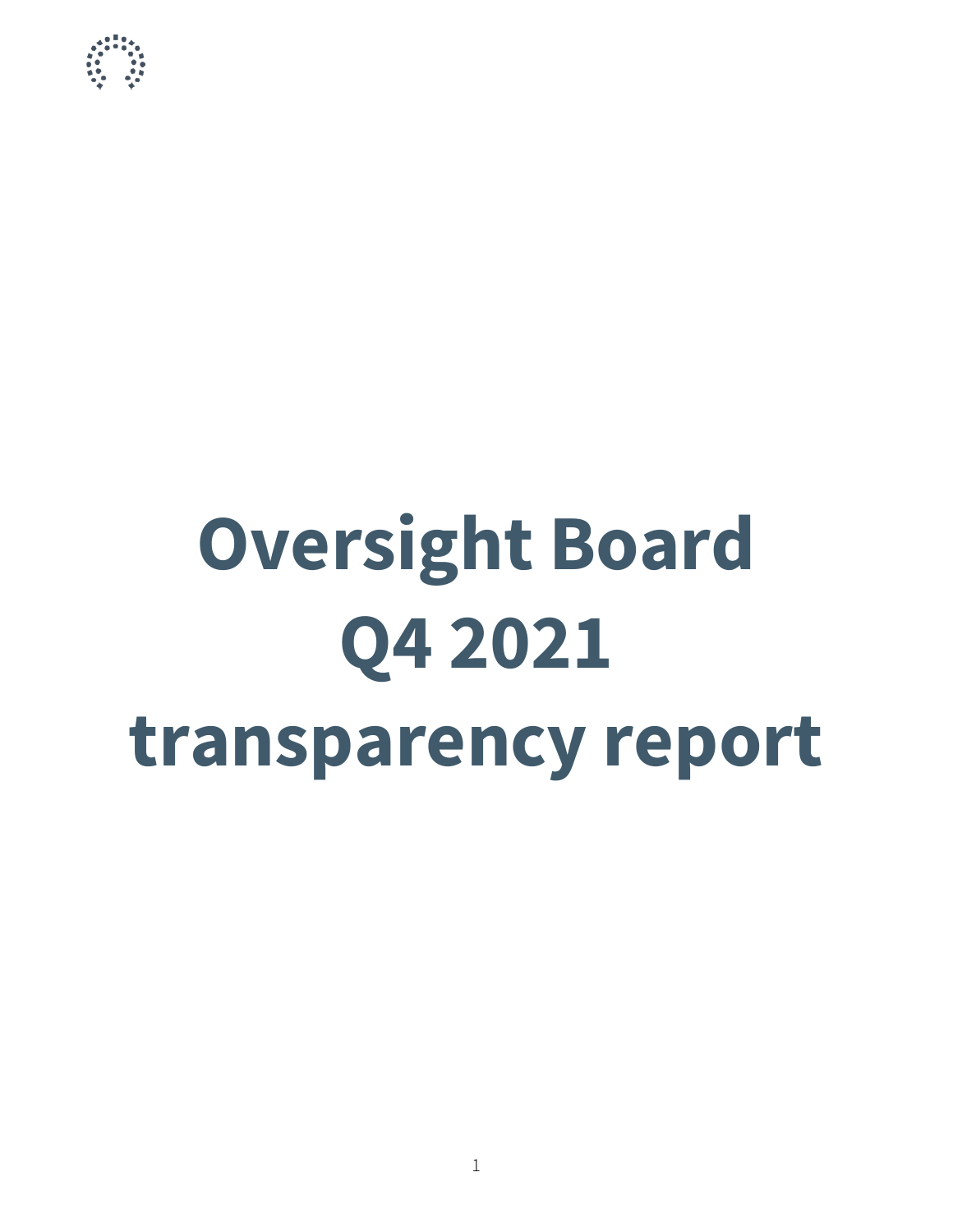

## **Glossary of terms**

Annual report – A report published by the Oversight Board that provides a summary of the cases it selects and reviews, as well as an overview of its operations.

Bylaws – These specify the Oversight Board's operational procedures.

Case Management Tool (CMT) – The platform created by Meta and used by the Oversight Board to receive and review case submissions, and collect and store case files.

Case Selection Committee – A sub-committee of the Board, comprised of at least five Oversight Board Members with membership rotating every three months, formed to address case selection.

Case Selection Team – A team within the Oversight Board Administration that assists the Case Selection Committee with identifying cases for panel review.

Longlist – An initial list of cases drawn up by the Case Selection Team. This is based on selection criteria set out by the Case Selection Committee.

Meta-referred case – A case submitted to the Oversight Board by Meta. Meta has the ability to refer cases to the board both on an ongoing basis and under emergency circumstances, with the latter being heard under the process for expedited review.

Meta's content policies – Facebook and Instagram's content policies and procedures that govern content on the platforms (e.g. Community Standards or Community Guidelines).

Meta's legal review – Step in case selection process where Meta may exclude cases from the shortlist which are ineligible for review by the Board in accordance with the Bylaws. More detail about this stage can be found in the [Rulebook for Case Review and Policy Guidance](https://www.oversightboard.com/sr/rulebook-for-case-review-and-policy-guidance) (page 8).

Oversight Board Administration – The full-time professional staff that support Board Members and the day-to-day operations of the Board.

Panel – Five Members of the Oversight Board assigned to review a case.

Policy advisory statement - A statement appended to an Oversight Board decision on a specific case that reflects policy considerations beyond the binding content decision.

Shortlist – A small number of cases chosen from the longlist by the Case Selection Committee to be considered for selection.

User appeal – An appeal submitted by a Facebook or Instagram user to the Oversight Board for review.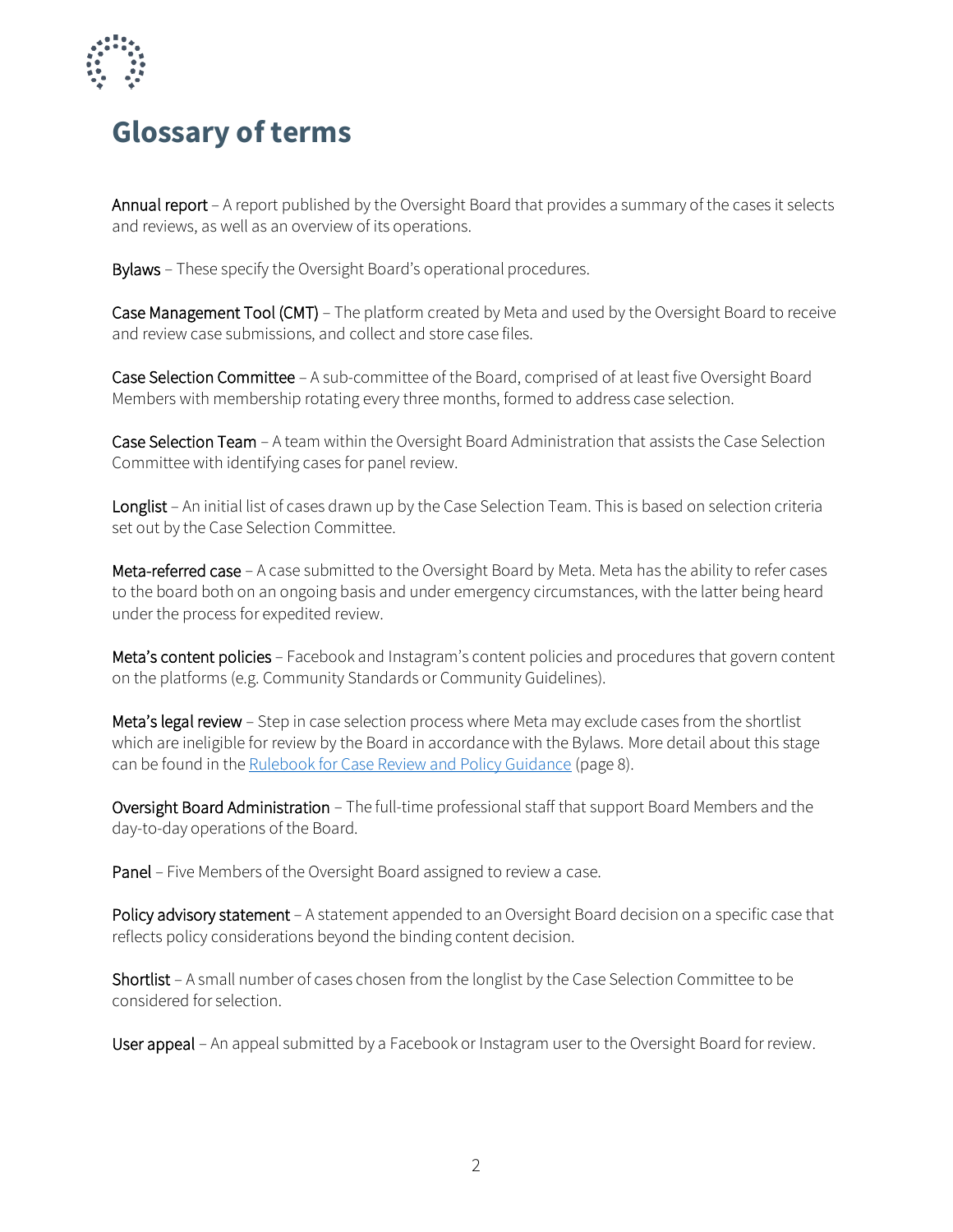

# **Transparency Report for fourth quarter of 2021**

This transparency report for the fourth quarter of 2021 (October 1 –December 31, 2021) outlines key statistics on cases the Board selected, as well as the decisions and recommendations it made in this period.

In this period, the Board decided three cases related to Ethiopia, Brazil and the US & Canada. A further three cases were assigned to panel during this quarter.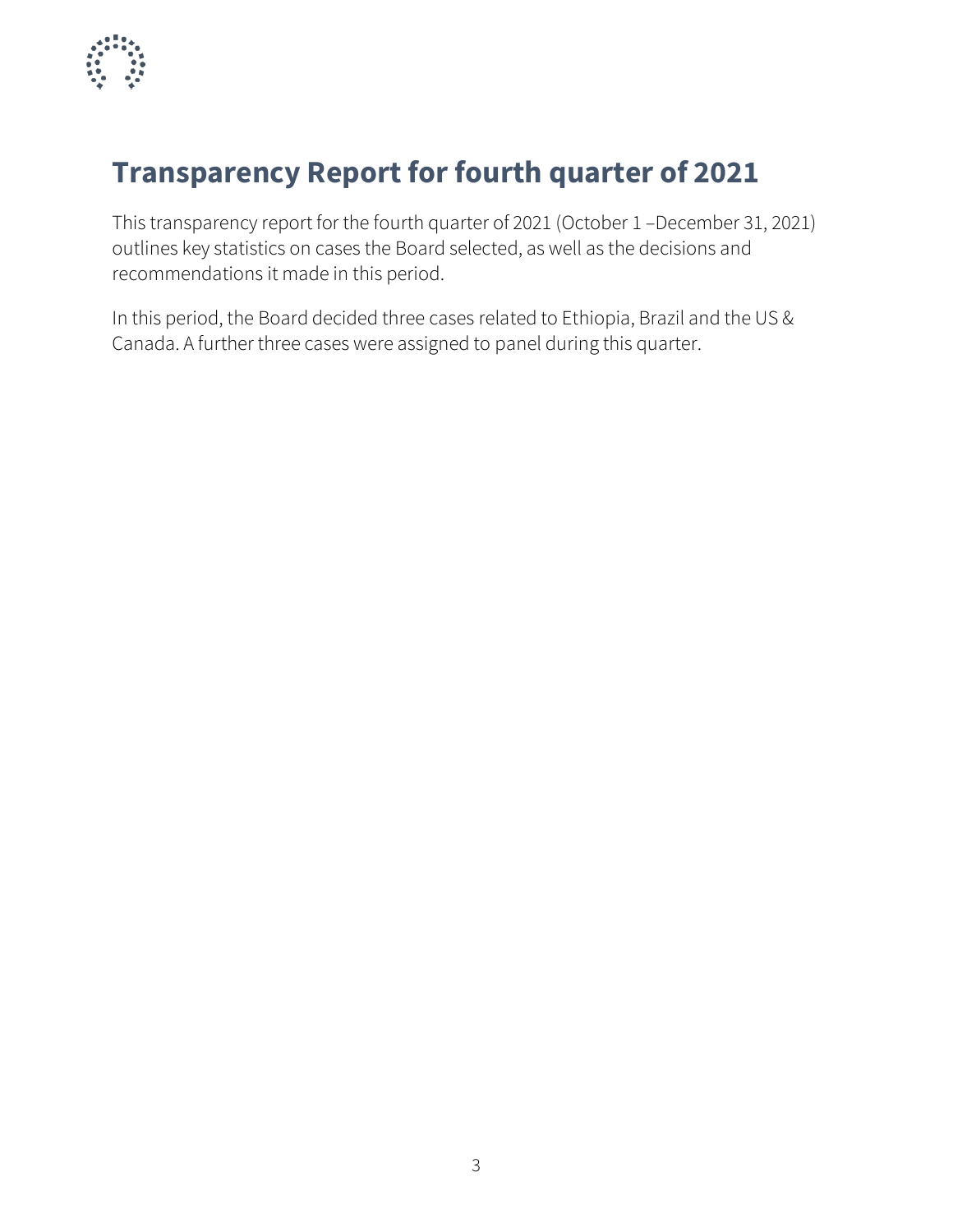

## **Key Findings – Fourth quarter 2021<sup>1</sup>**



~288,444 cases submitted to the Oversight Board, of which four were submitted by Meta

Three cases assigned to panel, two submitted by users and one referred by Meta.

Three cases decided, with nine recommendations for Meta.

<sup>&</sup>lt;sup>1</sup> Cases may pass through stages of the review process in multiple reporting periods. The data presented reflect the number of cases that are within each stage of the review process during the reporting period in question.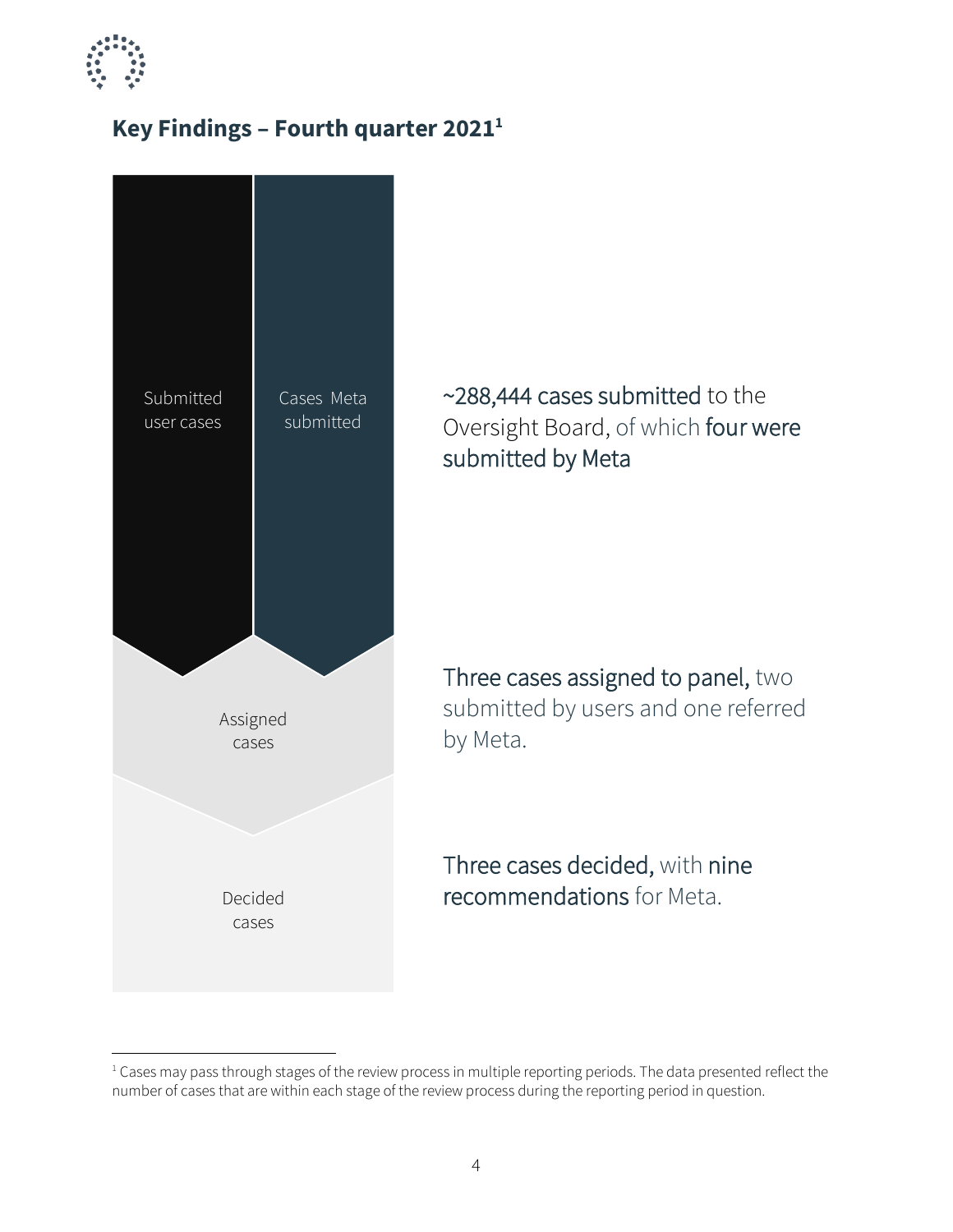

### **Q4 Submitted User Cases**

Where users have exhausted Meta's appeals process, they can appeal eligible content to the Oversight Board, thereby challenging the company's decision.

In Q4 2021, because of limitations in the functionality of the Case Management Tool (CMT), submitted cases have been counted manually by the Case Selection Team as they were seen in CMT at the time. Given that, these numbers should be taken as an estimate and preliminary.

In Q4 2021, users submitted an estimated 288,440 cases. This represents a decrease of around 15% from the 339,317 cases users submitted in Q3 2021.

#### Estimated number of cases submitted to Oversight Board by week



Number of cases, thousands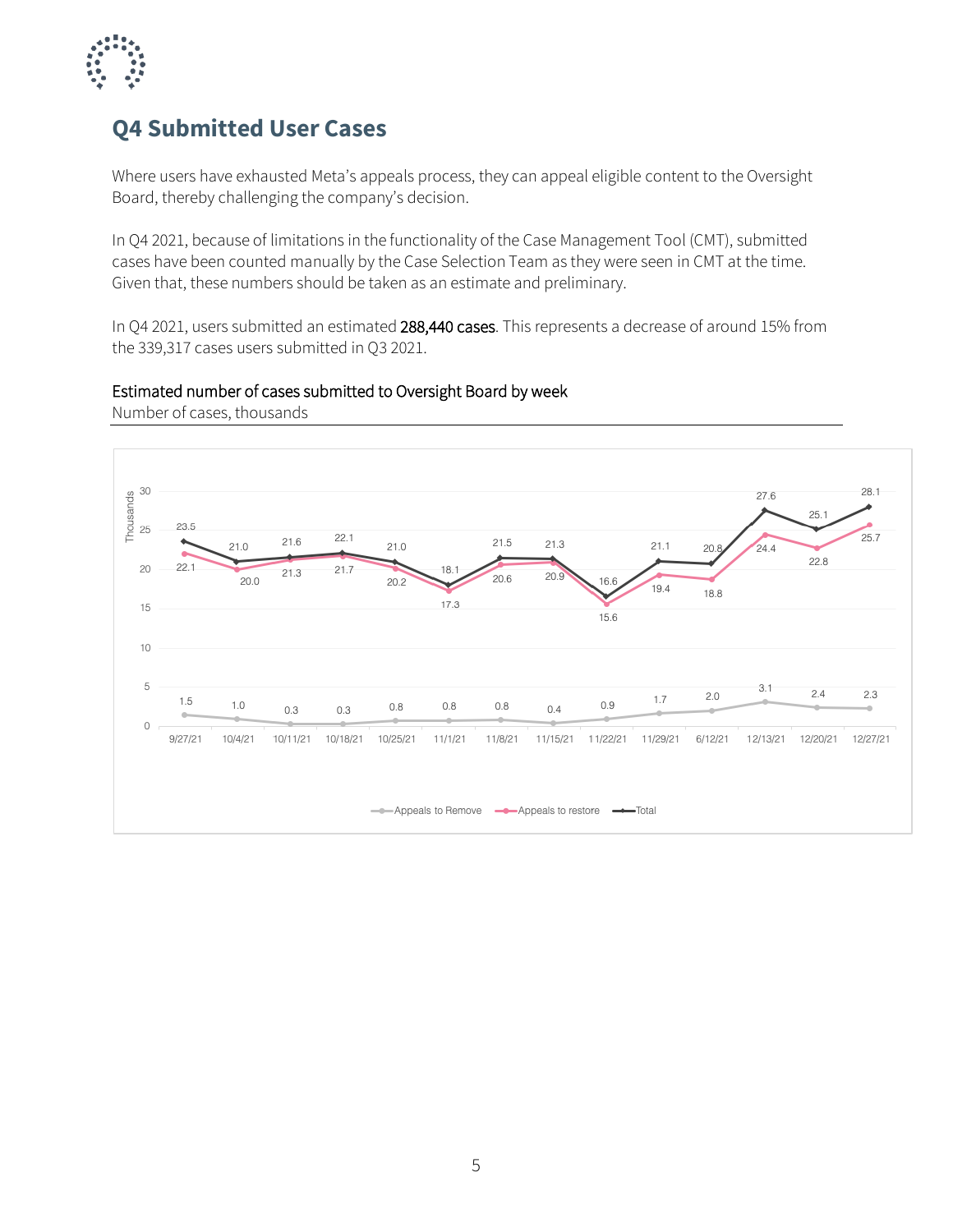

The majority of submitted cases were from the United States & Canada (49.78%) and Europe (19.41%).



#### Estimated cases submitted by user-selected region (Percent)

Users primarily submitted cases about Facebook's Bullying and Harassment (32.35%), Violence and Incitement (28.89%) and Hate Speech (24.82%) policies. The chart below only covers cases related to content that has been removed from Facebook and Instagram, and not content that remains on the platforms, because it supposedly does not violate a Community Standard.



Estimated cases submitted by Community Standard (Percent)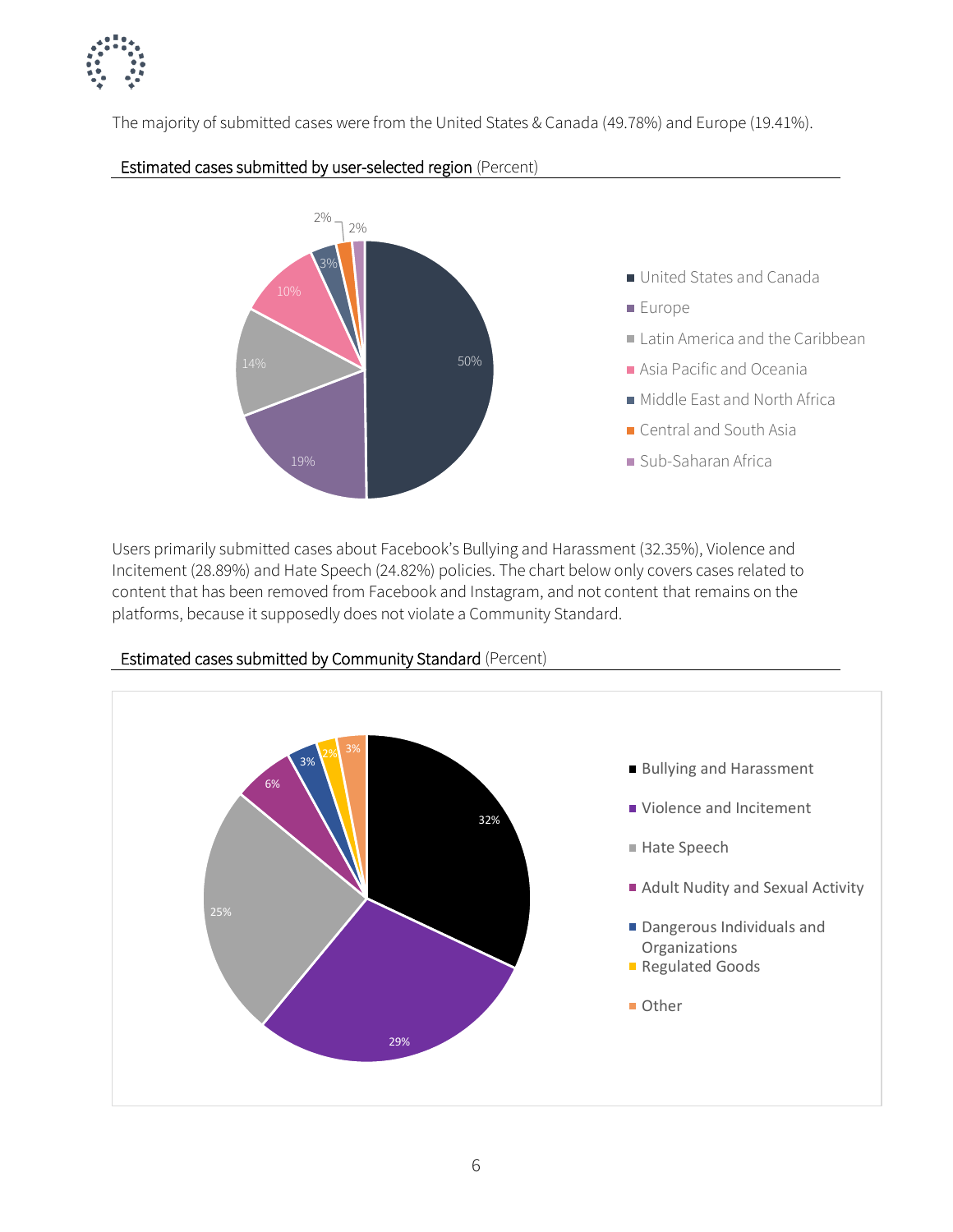

Almost all cases users submitted (99.1%) concerned content shared on Facebook, with only 0.9% of cases concerning content shared on Instagram.

| Cases submitted by platform |         |
|-----------------------------|---------|
| Percent                     |         |
| Facebook                    | 99.1%   |
| Instagram                   | $0.9\%$ |

## **Q4 Cases Meta submitted**

Meta referrals

In addition to appeals from users, Meta can also refer significant and difficult cases to the Board for consideration.

Meta submitted four cases to the Oversight Board during this period.

Meta ultimately took down the content at issue in two cases, which were related to Child Nudity and Sexual Exploitation and Hate Speech. The remaining two cases concerned content that the company had left up on Facebook or Instagram.

| submitted <sup>2</sup> |                        |                    |           |            |                                            |                                           |
|------------------------|------------------------|--------------------|-----------|------------|--------------------------------------------|-------------------------------------------|
| Case ID                | Name                   | Meta's<br>decision | Platform  | Language   | Community<br>Standard                      | Countries                                 |
| 2022-002-<br>FB-MR     | Sudan graphic<br>video | Keep up            | FB        | Arabic     | N/A                                        | Sudan                                     |
| N/A                    | N/A                    | Take down          | <b>FB</b> | N/A        | Child Nudity<br>and Sexual<br>Exploitation | Mexico,<br>Haiti, United<br><b>States</b> |
| N/A                    | N/A                    | Take down          | FB        | Spanish    | Hate Speech                                | Afghanistan,<br>Cuba                      |
| N/A                    | N/A                    | Keep up            | <b>FB</b> | Portuguese | N/A                                        | <b>Brazil</b>                             |

#### <sup>2</sup> Cases which are not selected for assignment do not have a Case ID.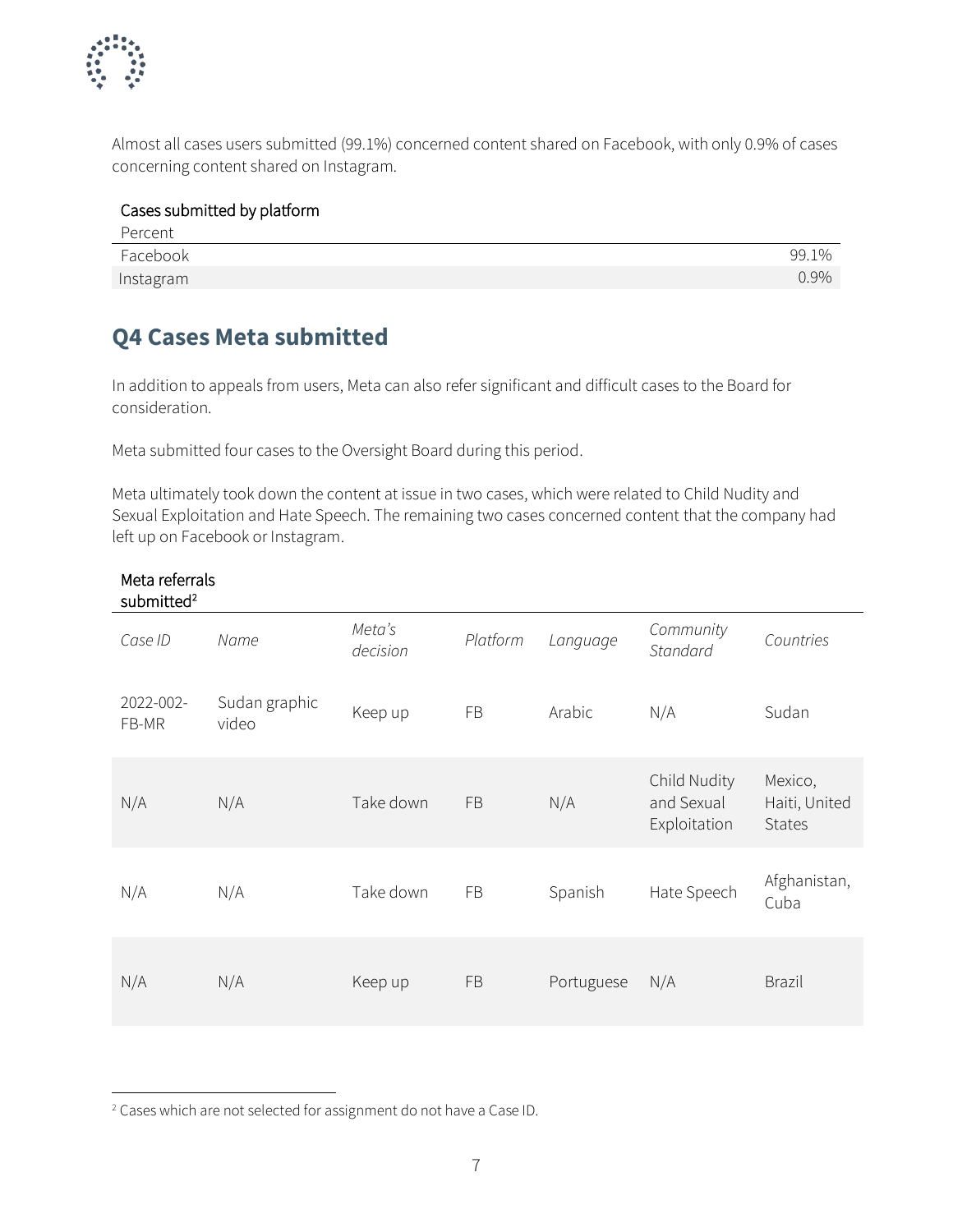

## **Q4 Assigned Cases**

The Case Selection Committee assigns cases to panels. In this period, the Case Selection Committee assigned three cases to panels.

| Cases assigned      |                                                                               |          |                 |                             |                                               |               |
|---------------------|-------------------------------------------------------------------------------|----------|-----------------|-----------------------------|-----------------------------------------------|---------------|
| Case ID             | Name                                                                          | Date     | Platform Source |                             | Community<br>Standard                         | Countries     |
| 2021-015-<br>FB-UA  | Asking for<br>Adderall®                                                       | 10/15/21 | <b>FB</b>       | User (appeal to<br>restore) | Regulated Goods                               | United States |
| 2021-016-<br>FB-FBR | Swedish<br>journalist<br>reporting<br>sexual<br>violence<br>against<br>minors | 10/19/21 | <b>FB</b>       | Meta referral               | Child Nudity and<br>Sexual Exploitation       | Sweden        |
| 2021-017-<br>FB-UA  | Afghan<br>journalist<br>post about<br>the Taliban                             | 10/19/21 | <b>FB</b>       | User (appeal to<br>restore) | Dangerous<br>Individuals and<br>Organizations | Afghanistan   |
|                     |                                                                               |          |                 |                             |                                               |               |

#### Policy advisory opinions accepted

On October 21, 2021, the Board also accepted a policy advisory opinion to review Meta's cross-check system (policy advisory opinion 2021-02). Through policy advisory opinions, the Board reviews Meta's wider policies and makes proposals for how they should be changed.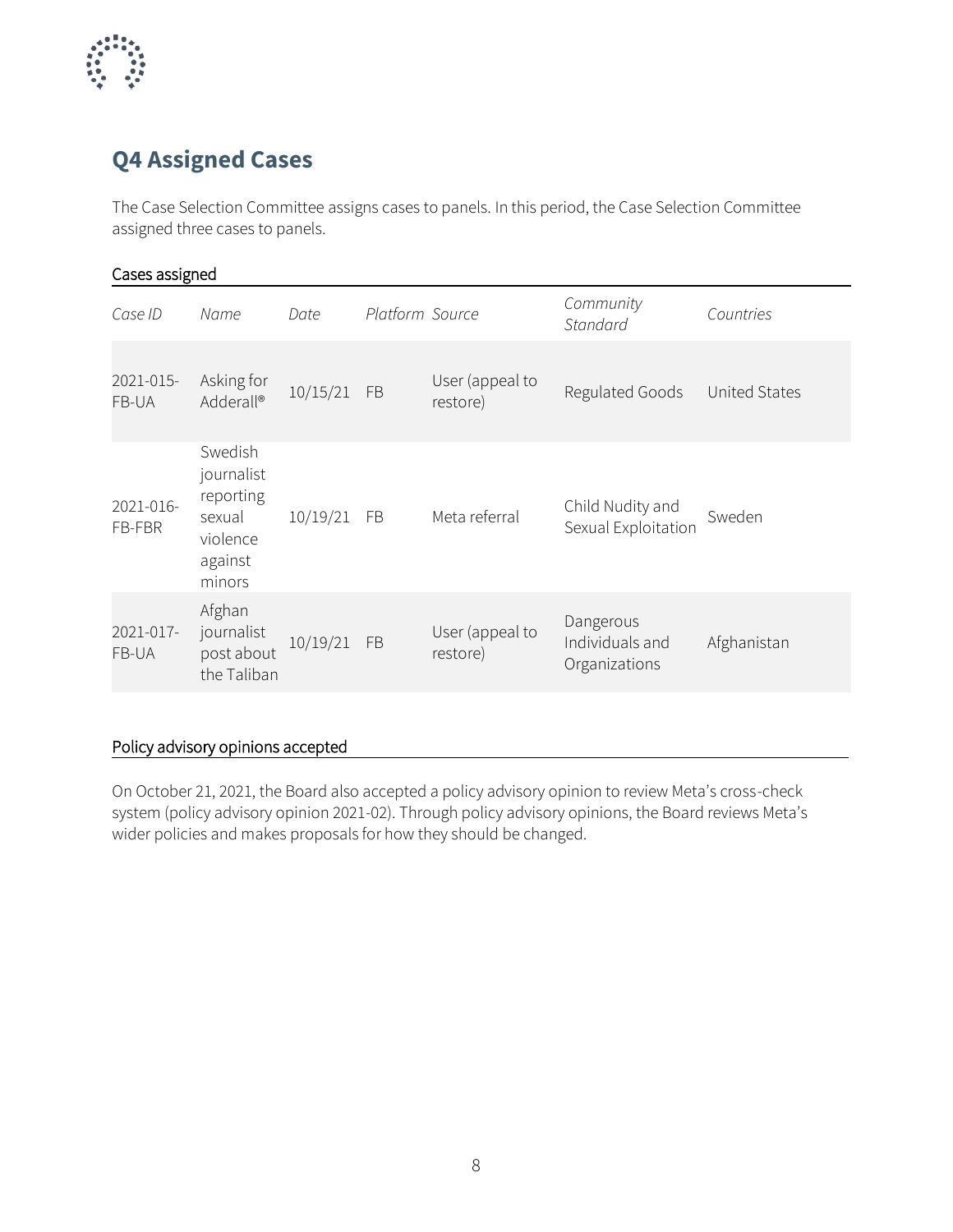

## **Q4 Decided Cases**

After the Oversight Board selects cases, it assigns each of them to five-member panels. Panel members include at least one member from the region implicated in the content and represent a mix of genders. The panel looks at whether Meta's decision on whether to leave the content in question up or take it down is consistent with the company's content policies and values, as well as its international human rights responsibilities. The Board's decisions are binding, and Meta must implement them within seven days of publication.

In this period, the Oversight Board decided three cases, overturning Meta's decision twice and upholding the company's decision once.

| Cases decided               |                                   |           |        |                        |                       |                             |                 |
|-----------------------------|-----------------------------------|-----------|--------|------------------------|-----------------------|-----------------------------|-----------------|
| Case ID                     | Name                              | Platform  | Source | Language<br>of content | Community<br>standard | Countries <sup>3</sup>      | Outcome         |
| 2021-<br>012-FB-<br>UA      | Wampum<br><b>Belt</b>             | FB        | User   | English                | Hate Speech           | United<br>States,<br>Canada | Over-<br>turned |
| 2021-<br>$013 - 1G -$<br>UA | Ayahuasca<br><b>Brew</b>          | IG        | User   | Portuguese             | Regulated<br>Goods    | <b>Brazil</b>               | Over-<br>turned |
| 2021-<br>014-FB-<br>UA      | Alleged<br>crimes in<br>Raya Kobo | <b>FB</b> | User   | Amharic                | Hate Speech           | Ethiopia                    | Upheld          |

<sup>&</sup>lt;sup>3</sup> Countries listed do not necessarily align with countries assigned in longlisted cases above as a more thorough review is done at this stage of the appeals process to identify the principal countries concerned.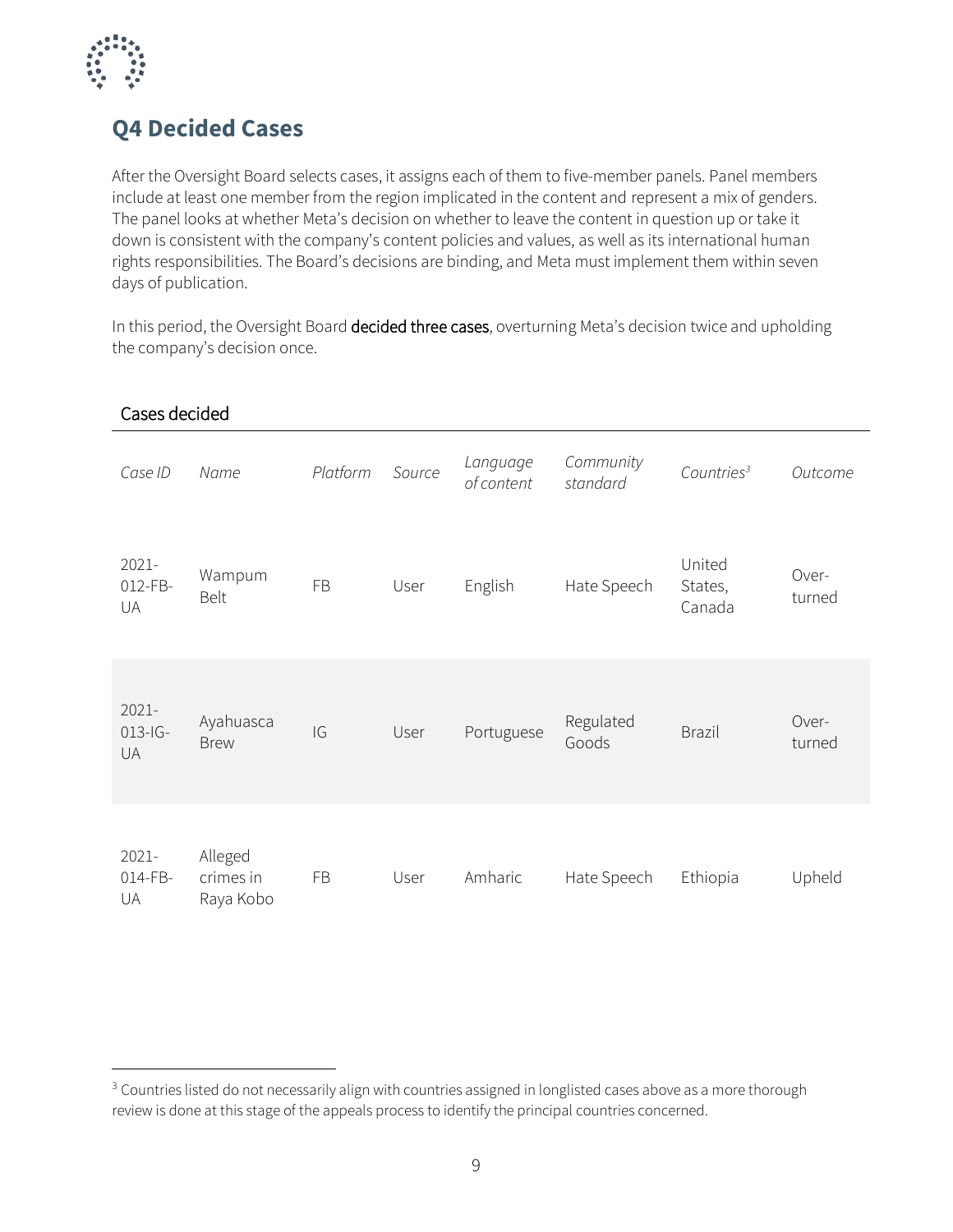

#### **Human Rights standards referenced in decisions**

In making its decisions, the Board considers international human rights standards. The table below shows which human rights standards the Oversight Board has referenced in decisions published this quarter.

| Human rights standards referenced                                    |                              |                |                |
|----------------------------------------------------------------------|------------------------------|----------------|----------------|
| Source<br><b>UN Treaties</b>                                         | 2021-012-FB-UA               | 2021-013-IG-UA | 2021-014-FB-UA |
| ICCPR <sup>4</sup>                                                   |                              |                |                |
| Non-Discrimination (Art. 2, para 1)                                  | $\checkmark$                 |                |                |
| Derogation during Public Emergencies                                 |                              |                | $\checkmark$   |
| (Art. 4).<br>Life (Art. 6)                                           |                              |                | $\sqrt{}$      |
| Freedom of religion and belief (Art. 18)                             |                              | $\checkmark$   |                |
| Expression (Art. 19)                                                 | $\checkmark$                 | $\checkmark$   | $\checkmark$   |
|                                                                      | $\checkmark$                 |                |                |
| Equality (Art. 26)                                                   | $\checkmark$                 |                |                |
| Cultural Rights (Art. 27)                                            |                              |                |                |
| ICERD <sup>5</sup>                                                   |                              |                |                |
| Elimination of Discrimination (Art. 2)                               | $\checkmark$<br>$\checkmark$ |                |                |
| Freedom of Expression (Art. 5)                                       |                              | $\checkmark$   |                |
| ICESCR <sup>6</sup>                                                  |                              |                |                |
| Participation in Cultural Life (Art. 15)                             | $\checkmark$                 |                |                |
|                                                                      |                              |                |                |
| UN Treaty Bodies: Guidance & Recommendations                         |                              |                |                |
| Human Rights Committee                                               |                              |                |                |
| General Comment 21 on the right of                                   |                              |                |                |
| everyone to take part in cultural life                               |                              | $\checkmark$   |                |
| (E/C/12/GC/21)                                                       |                              |                |                |
| General Comment 22 on the right to<br>Freedom of Religion and Belief |                              | $\checkmark$   |                |
| (CCPR/C/21/Rev.1/Add.4)                                              |                              |                |                |
| General Comment 34 on Freedom of                                     |                              |                |                |
| Opinion and Expression                                               | $\sqrt{}$                    | $\checkmark$   |                |
| (CCPR/C/GC/34)                                                       |                              |                |                |
| General Comment 36 on the Right to                                   |                              |                |                |
| Life (CCPR/C/GC/36)                                                  |                              |                | $\checkmark$   |
| Committee on the Elimination of Racial Discrimination                |                              |                |                |
| General Recommendation 35 on                                         |                              |                |                |
| combating racist hate speech                                         | $\checkmark$                 |                |                |
| (CERD/C/GC/35)                                                       |                              |                |                |

<sup>4</sup> International Covenant on Civil and Political Rights

<sup>5</sup> International Convention on the Elimination of All Forms of Racial Discrimination

<sup>&</sup>lt;sup>6</sup> International Covenant on Economic, Social and Cultural Rights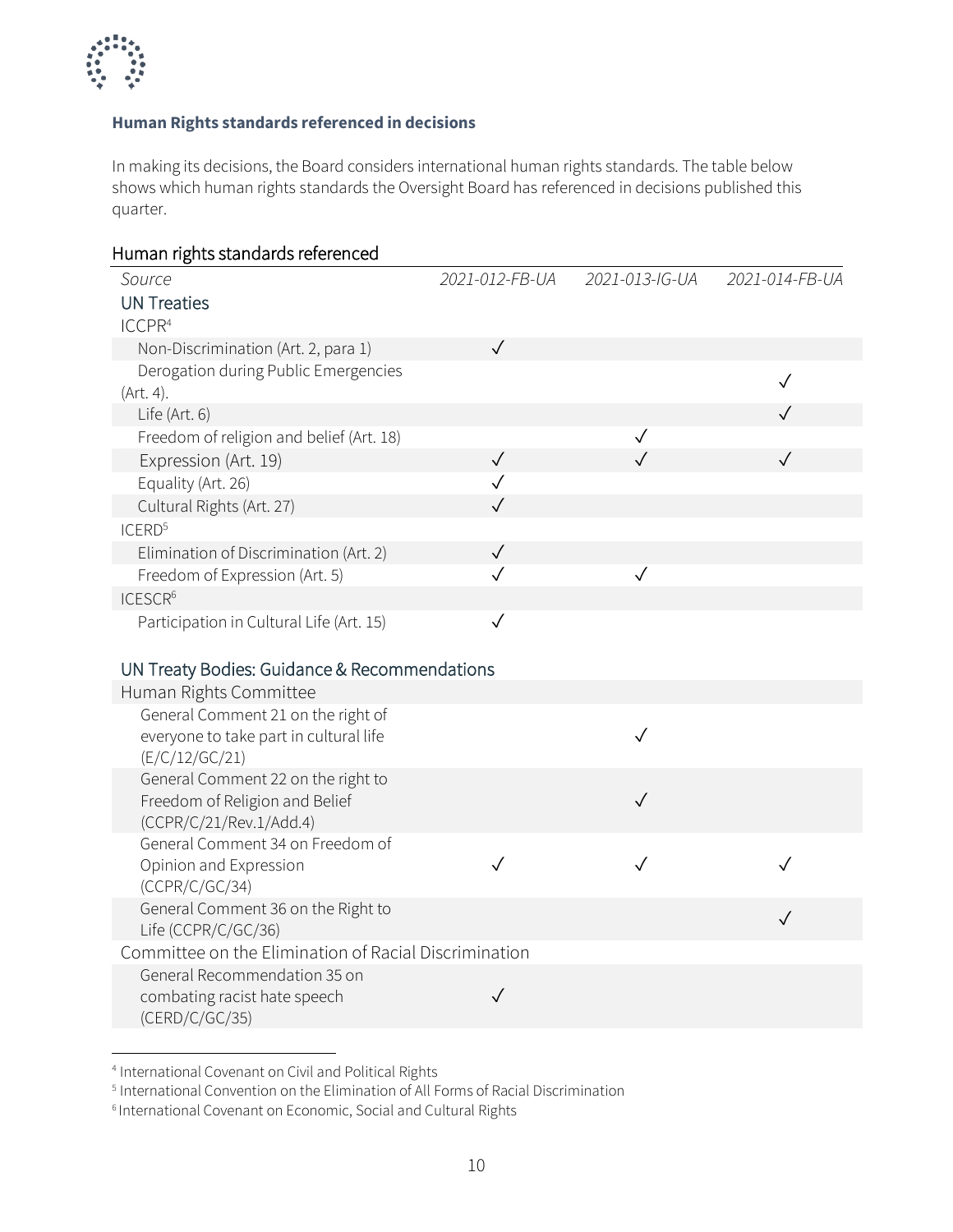

#### Other UN Human Rights Standards

| Other UN Human Rights Standards                                       |              |              |              |
|-----------------------------------------------------------------------|--------------|--------------|--------------|
| Responsibilities of Businesses                                        |              |              |              |
| Guiding Principles on Business and<br>Human Rights (UNGPs)            | $\checkmark$ | $\sqrt{}$    | $\checkmark$ |
| Business, human rights and conflict-                                  |              |              |              |
| affected regions: towards heightened                                  |              |              |              |
| action report (A/75/212), UN Working                                  |              |              |              |
| Group on the issue of human rights and                                |              |              |              |
| transnational corporations and other                                  |              |              |              |
| business enterprises                                                  |              |              |              |
| UN Set of Principles to Combat                                        | $\checkmark$ |              |              |
| Impunity<br>UNESCO 2005 Convention                                    |              | $\checkmark$ |              |
| UN Special Rapporteur on freedom of                                   |              |              |              |
| opinion and expression (A/HRC/17/27)                                  |              | $\checkmark$ |              |
|                                                                       |              |              |              |
| Freedom of Expression                                                 |              |              |              |
| Online Hate Speech (A/74/486)                                         | $\sqrt{}$    |              |              |
| Online Content Regulation                                             | $\sqrt{}$    |              |              |
| (A/HRC/38/35)                                                         |              |              |              |
| Importance of Enjoyment of Other                                      |              | $\checkmark$ |              |
| Human Rights (A/HRC/40/58)                                            |              |              |              |
|                                                                       |              |              |              |
| <b>Cultural Rights</b>                                                |              |              |              |
| Artistic Freedom and Creativity                                       | $\checkmark$ |              |              |
| (A/HRC/23/34)                                                         |              |              |              |
| UN Declaration on Human Rights                                        |              |              |              |
| <b>Defenders</b>                                                      |              |              |              |
| (Art. 6) (A/RES/53/144)                                               | $\checkmark$ |              |              |
|                                                                       |              |              |              |
| UN Declaration on the Rights of                                       |              |              |              |
| Indigenous Peoples                                                    |              |              |              |
| Right to Not Be Subjected to Genocide                                 | $\sqrt{}$    |              |              |
| and Violence (Art. 7, para. 2)                                        |              |              |              |
| Right to Not Be Subjected to Forced<br>Assimilation (Art. 8, para. 1) |              |              |              |
| Right to Free, Prior and Informed                                     |              |              |              |
| Consent (Art. 19)                                                     | $\checkmark$ |              |              |
|                                                                       |              |              |              |
|                                                                       |              |              |              |
|                                                                       |              |              |              |
|                                                                       |              |              |              |
|                                                                       |              |              |              |
|                                                                       |              |              |              |
| 11                                                                    |              |              |              |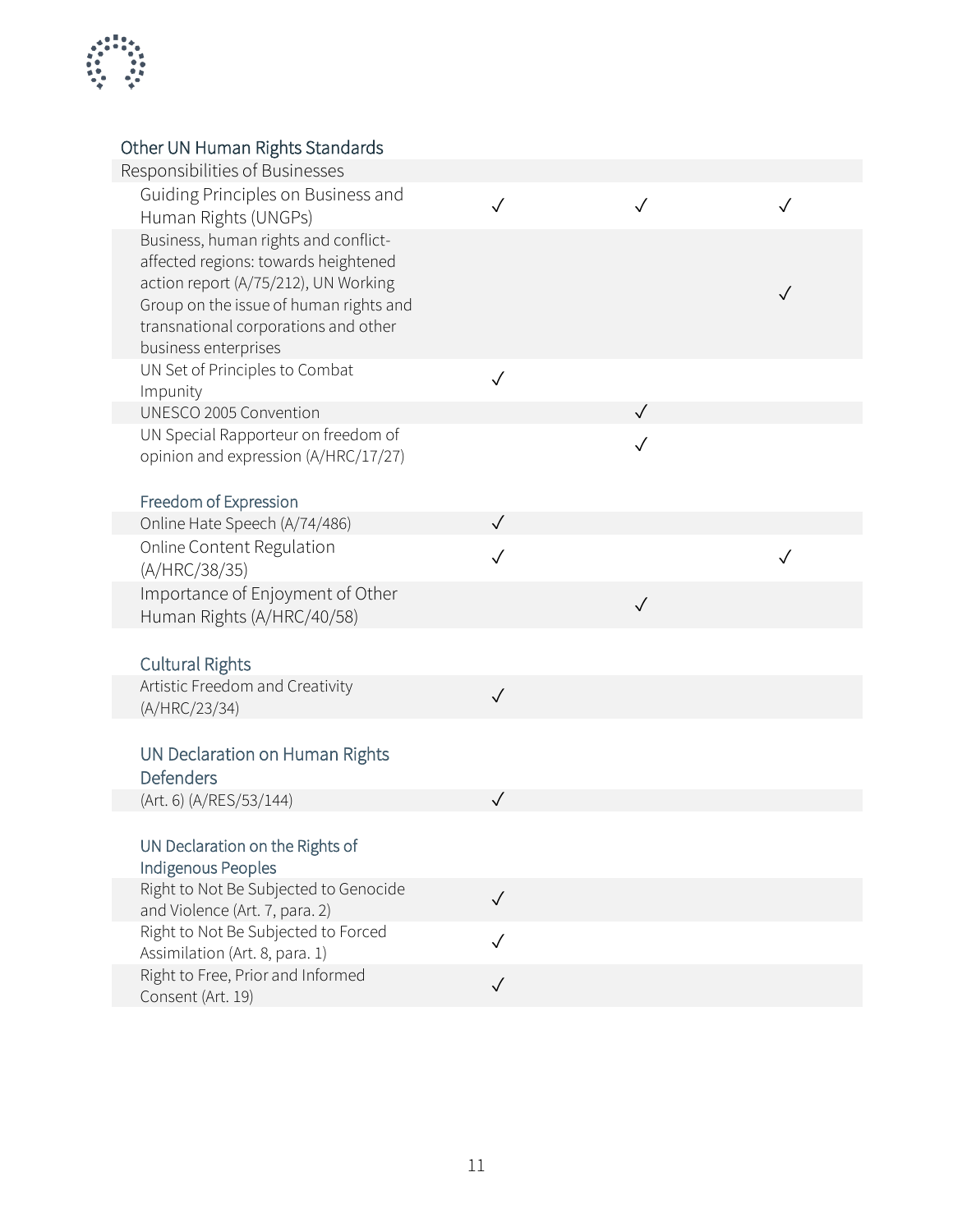

#### **Decision timelines**

The Bylaws that applied to these cases specified that, apart from exceptional circumstances, decisions and implementation will occur a maximum of 90 days from the date the Case Selection Committee selects the case for review.

| Case ID                     | Name                           | Beginning of<br>$90$ -day<br>period | Board's<br>decision<br>published | Meta<br>implements<br>decision                                  | Number of days<br>taken out of 90<br>days <sup>7</sup> |
|-----------------------------|--------------------------------|-------------------------------------|----------------------------------|-----------------------------------------------------------------|--------------------------------------------------------|
| 2021-<br>$012$ -FB-<br>UA   | Wampum Belt                    | 9/1/2021                            | 12/9/2021                        | N/A (content<br>already<br>restored as<br>enforcement<br>error) | 99                                                     |
| 2021-<br>$013 - 1G -$<br>UA | Ayahuasca Brew                 | 9/1/2021                            | 12/9/2021                        | 12/9/2021                                                       | 99                                                     |
| 2021-<br>014-FB-<br>UA      | Alleged crimes in<br>Raya Kobo | 9/1/2021                            | 12/14/2021                       | 12/14/2021                                                      | $104^{8}$                                              |

#### **Questions for Meta**

To assist with making its decisions, the Oversight Board sends questions to Meta. Of the 54 questions the Oversight Board sent to Meta about decisions published in this quarter, Meta answered 51 questions, and partially answered three questions. None of Meta's responses fell into the 'did not answer' category.

| Number of questions |                                |          |                       |                |       |
|---------------------|--------------------------------|----------|-----------------------|----------------|-------|
| Case ID             | Name                           | Answered | Partially<br>answered | Did not answer | Total |
| 2021-012-FB-UA      | Wampum Belt                    | 12       |                       |                | 14    |
| 2021-013-IG-UA      | Ayahuasca Brew                 | 17       |                       |                | 17    |
| 2021-014-FB-UA      | Alleged crimes in<br>Raya Kobo | 22       |                       |                | 23    |
| Total               |                                | 51       |                       |                | 54    |

<sup>&</sup>lt;sup>7</sup> For this quarter, all three case decisions experienced delays resulting in decision publication and implementation going beyond the regular 90-day period. These delays were caused by availability issues both within Meta and the Oversight Board due to seasonal holidays.

<sup>8</sup> There was an additional delay in the Ethiopia case due to translation issues.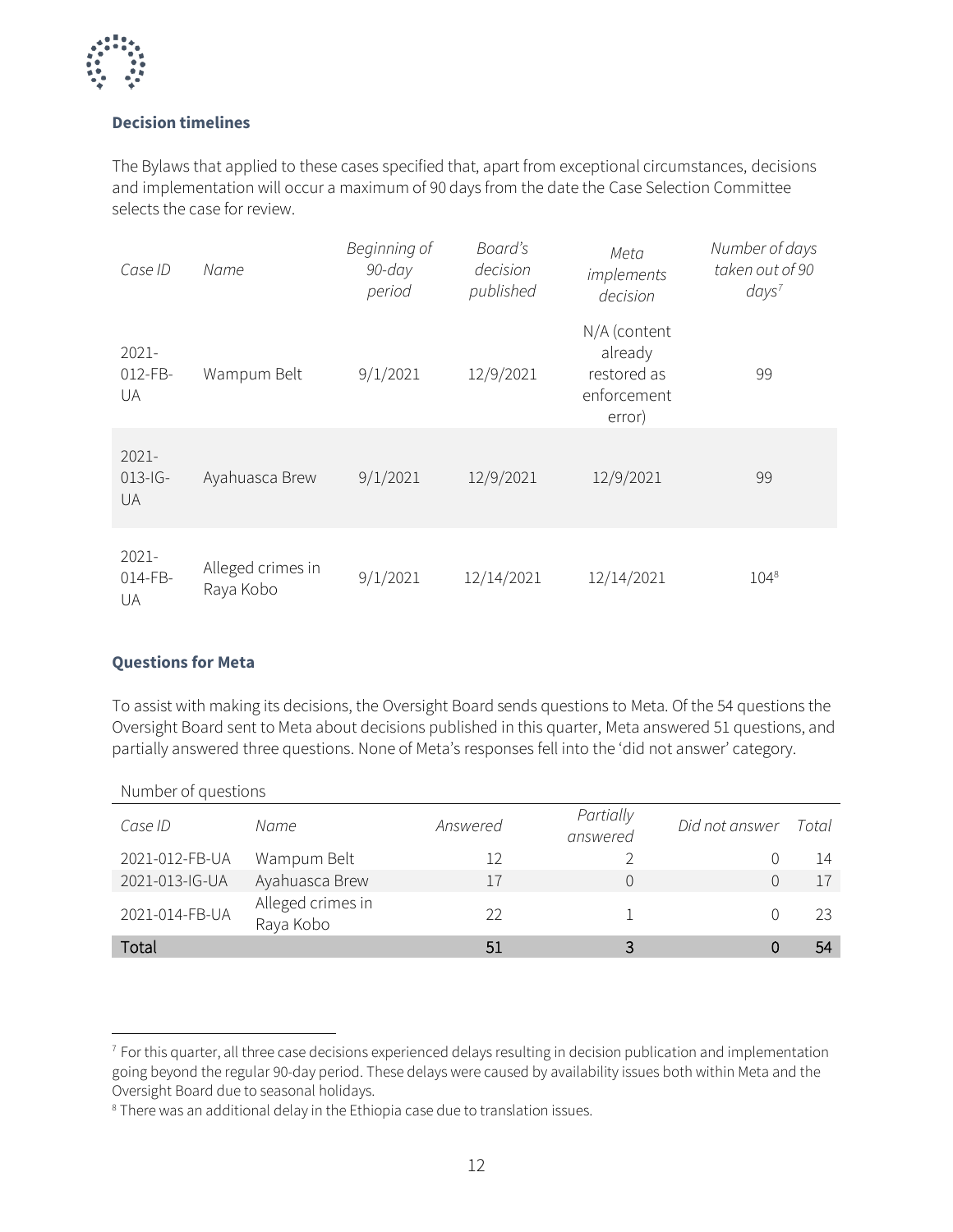

#### Oversight Board questions Meta answered



#### **Public Comments**

The Oversight Board conducts a public comment process to assist it in its decision making. For the three decisions published in Q4 2021, the Oversight Board received 38 comments, 28 of which were published.

#### Public comments received by publication status

Number of comments

| Case ID            | Name                           | Comments<br>published | Comments<br>not published<br>(no consent) | Comments not<br>published<br>(violated terms) | Total | Comments<br>unattributed <sup>9</sup> |
|--------------------|--------------------------------|-----------------------|-------------------------------------------|-----------------------------------------------|-------|---------------------------------------|
| 2021-012-<br>FB-UA | Wampum Belt                    | 5                     |                                           |                                               | 8     |                                       |
| 2021-013-<br>IG-UA | Ayahuasca Brew                 | 4                     |                                           |                                               |       | $\mathcal{P}$                         |
| 2021-014-<br>FB-UA | Alleged crimes in<br>Raya Kobo | 19                    | 3                                         |                                               | 23    | 5                                     |
| Total              |                                | 28                    | 5                                         | 5                                             | 38    | 8                                     |

<sup>9</sup> Unattributed comments are published comments with the author's name redacted by request.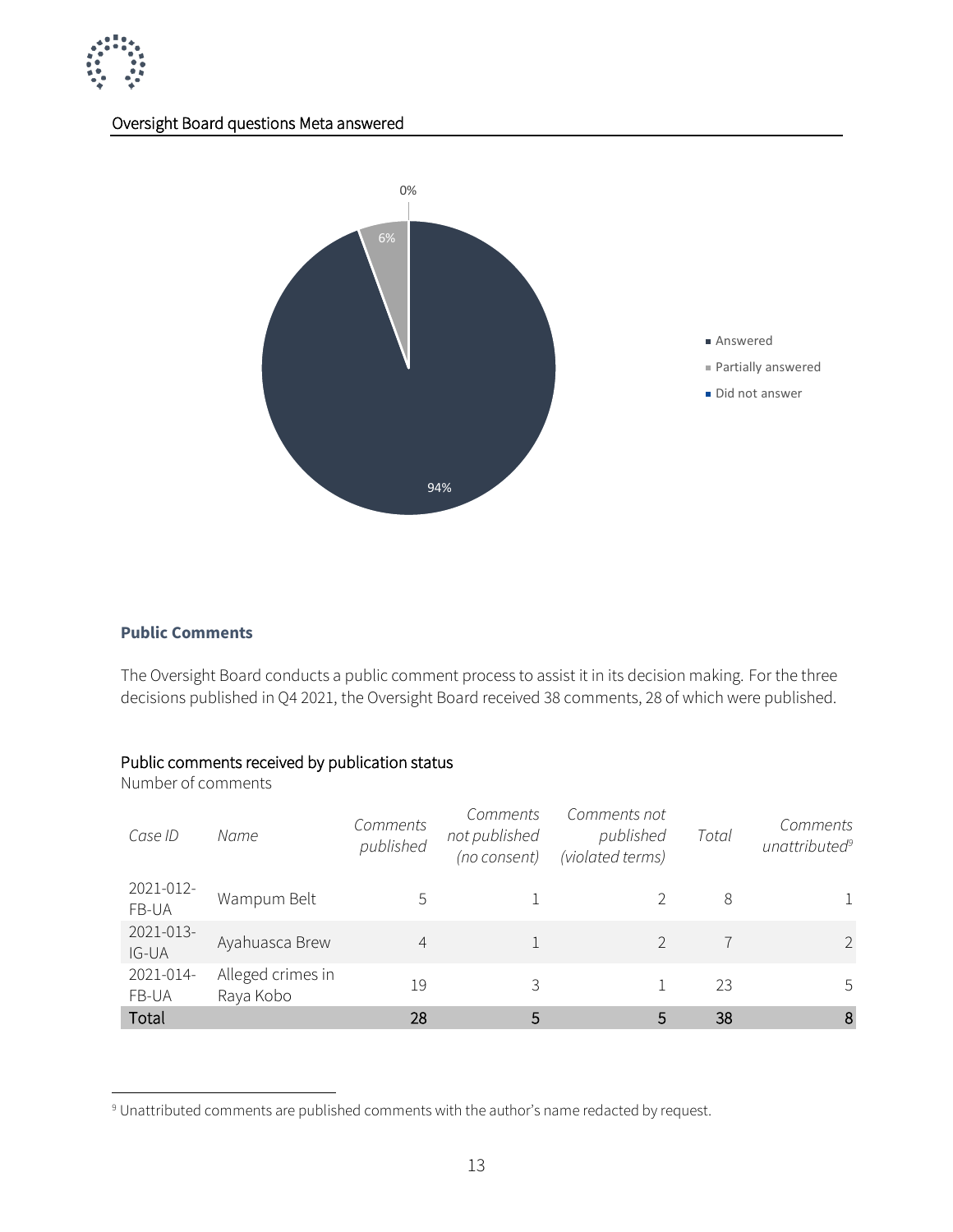

The majority of public comments (74%) came from individuals, while a minority came from organizations (26%).

#### Public comments received by commenter type

Number of comments

| Case ID        | Name                           | Individual comments | Organizational comments | Total |
|----------------|--------------------------------|---------------------|-------------------------|-------|
| 2021-012-FB-UA | Wampum Belt                    | 4                   |                         | 8     |
| 2021-013-IG-UA | Ayahuasca Brew                 | 3                   | 4                       |       |
| 2021-014-FB-UA | Alleged crimes in<br>Raya Kobo | 21                  |                         | 23    |
| Total          |                                | 28                  | 10                      | 38    |

Over half (~53%) of the public comments received for decisions published in this quarter came from the US and Canada, followed by both Europe (~18%) and Sub-Saharan Africa (~18%).

#### Public comments received by region

| Number of comments            |                |                |                |                |
|-------------------------------|----------------|----------------|----------------|----------------|
| Region                        | 2021-012-FB-UA | 2021-013-IG-UA | 2021-014-FB-UA | Total          |
| United States &<br>Canada     | 4              | 6              | 10             | 20             |
| Europe                        | $\overline{2}$ | $\Omega$       | 5              | $\overline{7}$ |
| Asia Pacific &<br>Oceania     |                | 0              |                | $\overline{2}$ |
| Latin America &<br>Caribbean  | 0              |                | $\Omega$       |                |
| Sub-Saharan Africa            |                | $\Omega$       | 6              | 7              |
| Middle East & North<br>Africa | 0              | $\Omega$       |                |                |
| Central & South Asia          | ∩              | 0              | ∩              | 0              |
| Total                         | 8              |                | 23             | 38             |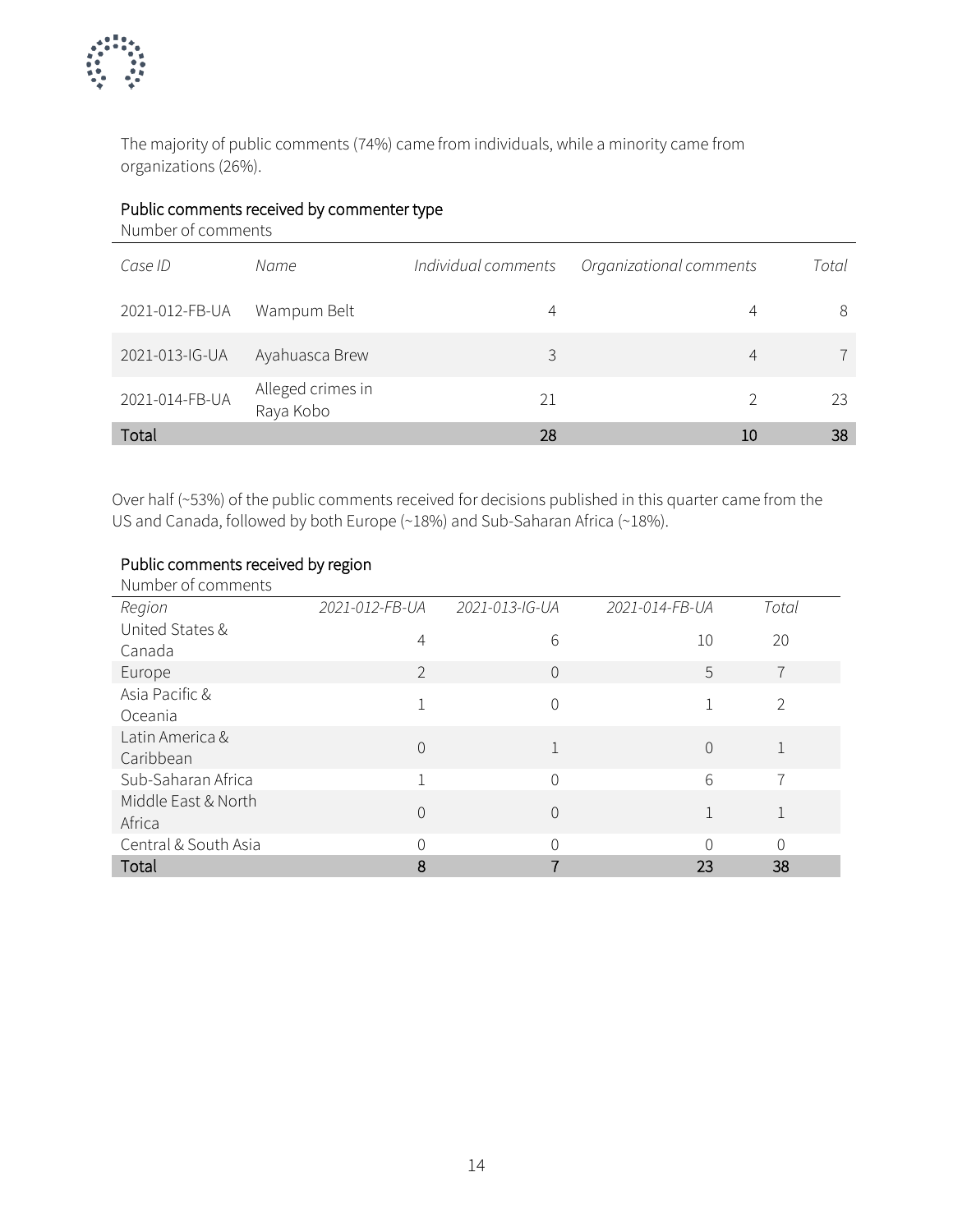

#### **Recommendations**

In addition to providing decisions on appealed content, the Oversight Board also provided nine policy recommendations to Meta, which the company responded to publicly within 30 days. Of these recommendations, Meta said it was "implementing fully" or "implementing in part" almost half (four) of our recommendations. Meta said it was "assessing feasibility" on three recommendations, and claimed one recommendation represented "work Meta already does." The company said it would take "no further action" on one recommendation.



In this quarter, the Oversight Board made recommendations on content policy (clarification or changes to rules), enforcement (clarification or changes to how rules are applied), and transparency (on disclosure of information to the public). Of the nine recommendations the Board made in decisions published in Q4 2021, five were about enforcement, three were about content policy and one was about transparency.

The numbers in the pie chart above reflect Meta's initial commitments made within the 30-day response window which applied to these recommendations. This window has since been extended to 60-days. Meta continues to update the Board on its ongoing progress to implement the recommendations.

|                    | Number of recommendations      |                |             |              |       |
|--------------------|--------------------------------|----------------|-------------|--------------|-------|
| Case ID            | Name                           | Content policy | Enforcement | Transparency | Total |
| 2021-012-<br>FB-UA | Wampum Belt                    |                |             |              |       |
| 2021-013-<br>IG-UA | Ayahuasca Brew                 |                |             |              |       |
| 2021-014-<br>FB-UA | Alleged crimes in<br>Raya Kobo |                |             |              |       |
| Total              |                                |                | 5           |              | 9     |

#### Oversight Board recommendations to Meta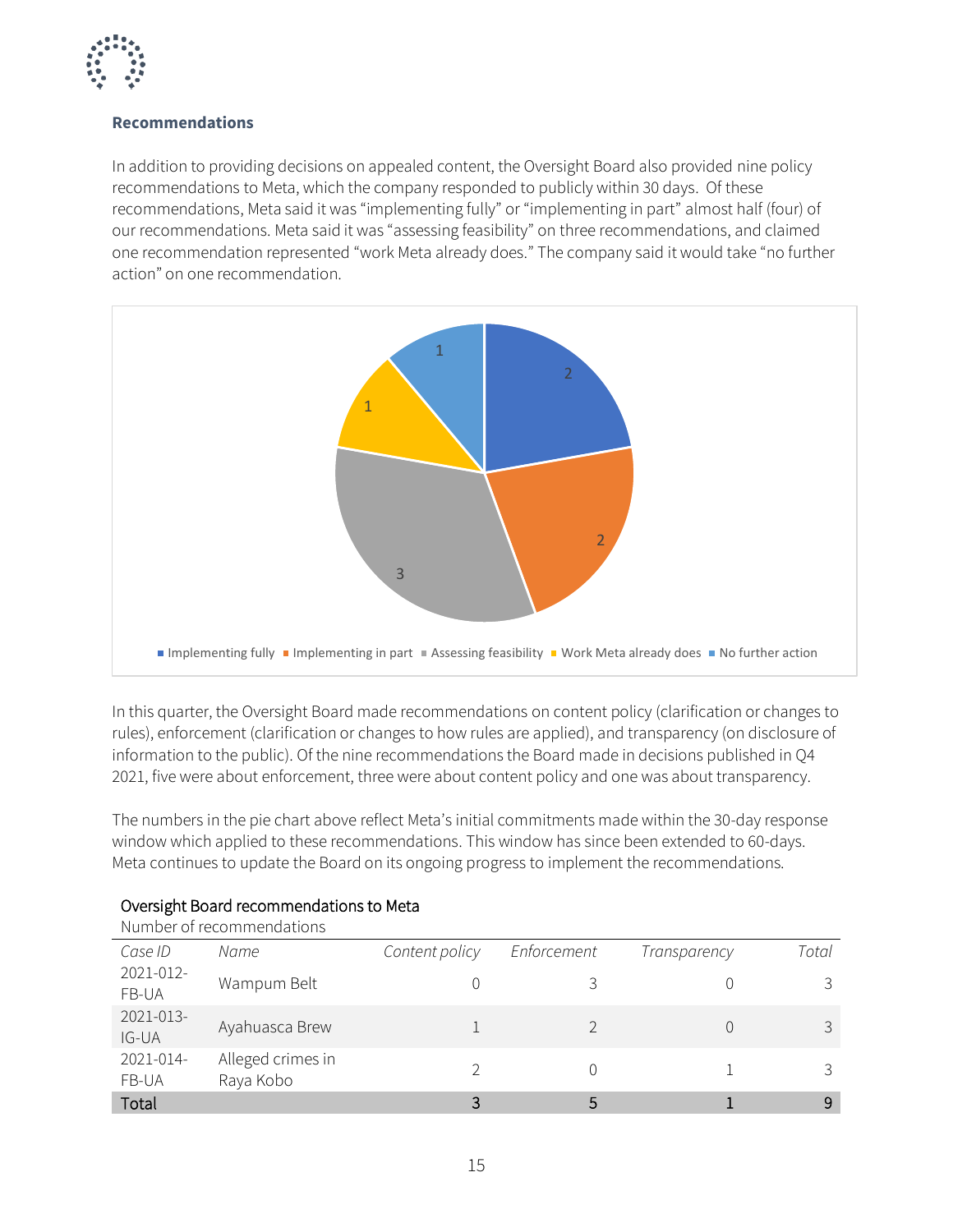

#### **Assessment of Meta's responses to and implementation of recommendations made in Q4 2021**

This report contains new analysis by the Board on Meta's responses to and implementation of recommendations made in Q4 2021.

Our 'response' measurement assesses whether Meta provided a comprehensive response to the Board's recommendation. In assessing each response, we asked three questions: (1) Does it address all parts of our recommendation? (2) Does it provide a commitment to action? (3) Does it provide a timeline? Where Meta met one of these criteria we deemed it to have provided a 'somewhat comprehensive' response, and where it met at least two we deemed it to have provided a 'comprehensive' response.

To measure Meta's progress on implementation, we looked at whether certain criteria for a given recommendation have been met. These vary depending on the recommendation. For example, if we proposed that Meta add extra detail to its public-facing Community Standards or issue a human rights due diligence report on a certain topic, then publishing these externally would demonstrate implementation. For other recommendations, Meta would need to provide data which isn't publicly available to demonstrate implementation. This could mean providing user notification data to prove that it is telling users which specific rule they broke. Going forward, we will measure Meta's implementation of our recommendations according to four categories, updating our assessments on a quarterly basis:

- 'Implementation demonstrated' Meta has provided sufficient data for us to say that this recommendation has been completed.
- 'Progress reported' Meta has made a commitment to implementing this recommendation but has not yet completed all necessary actions.
- 'Meta reported implementation or described as work Meta already does but did not publish information to demonstrate implementation' – Meta says it has implemented this recommendation but has not provided sufficient evidence for us to verify this.
- 'Recommendation omitted, declined or reframed' Meta will not take any further action on our proposal.

This new, data-driven approach means that our assessment of whether Meta has implemented a recommendation may at times differ from the company's reports. We believe, however, that this kind of independent validation is crucial to hold Meta to account and ensure that users feel the impact of our recommendations. As shown in the table below, for the nine recommendations made in decisions published in Q4 2021, we assessed Meta's response to be 'comprehensive' for four recommendations, 'somewhat comprehensive' for four recommendations, and 'not comprehensive' for one recommendation. In terms of implementation, the vast majority (eight out of nine) recommendations fell into the 'progress reported' category, with one recommendation falling into the 'Recommendation omitted, declined, or reframed' category.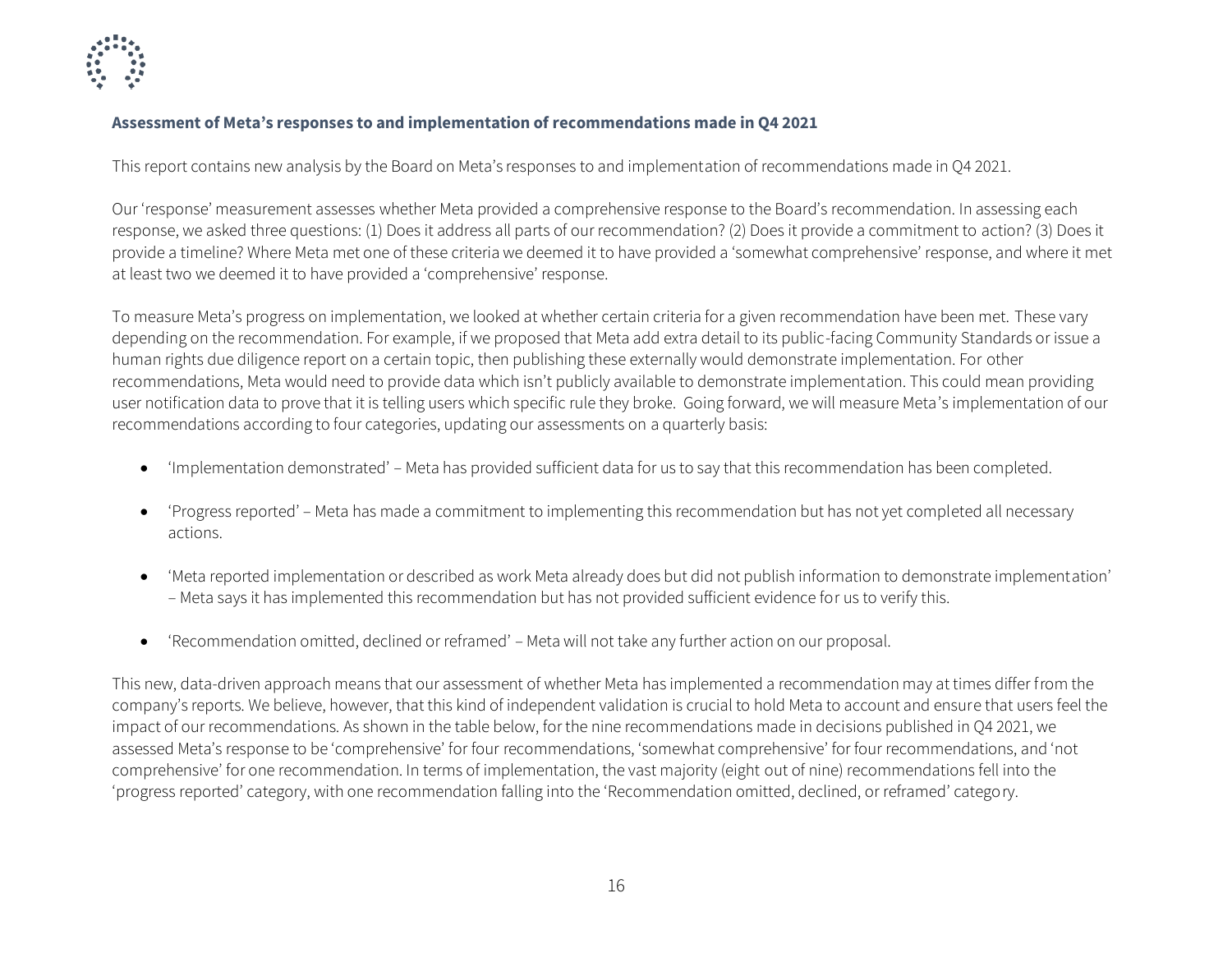

| Recomm<br>endation | <b>Oversight Board Recommendation</b>                                                                | Category    | <b>Board's assessment of Meta's</b><br>response | <b>Board's assessment of</b><br>implementation |
|--------------------|------------------------------------------------------------------------------------------------------|-------------|-------------------------------------------------|------------------------------------------------|
| identifier         |                                                                                                      |             |                                                 |                                                |
|                    |                                                                                                      |             |                                                 |                                                |
| Wampum             | Provide users with timely and accurate notice of any company action being taken on the content       | Enforcement | Comprehensive                                   | Progress reported                              |
| Belt 1             | their appeal relates to. Where applicable, including in enforcement error cases like this one, the   |             |                                                 |                                                |
|                    | notice to the user should acknowledge that the action was a result of the Oversight Board's          |             |                                                 |                                                |
|                    | review process. Meta should share the user messaging sent when Board actions impact content          |             |                                                 |                                                |
|                    | decisions appealed by users, to demonstrate it has complied with this recommendation. These          |             |                                                 |                                                |
|                    | actions should be taken with respect to all cases that are corrected at the eligibility stage of the |             |                                                 |                                                |
|                    | Board's process.                                                                                     |             |                                                 |                                                |
| Wampum             | Study the impacts of modified approaches to secondary review on reviewer accuracy and                | Enforcement | Comprehensive                                   | Progress reported                              |
| Belt 2             | throughput. In particular, the Board requests an evaluation of accuracy rates when content           |             |                                                 |                                                |
|                    | moderators are informed that they are engaged in secondary review, so they know the initial          |             |                                                 |                                                |
|                    | determination was contested. This experiment should ideally include an opportunity for users to      |             |                                                 |                                                |
|                    | provide relevant context that may help reviewers evaluate their content, in line with the Board's    |             |                                                 |                                                |
|                    | previous recommendations. Meta should share the results of these accuracy assessments with the       |             |                                                 |                                                |
|                    | Board and summarize the results in its quarterly Board transparency report to demonstrate it has     |             |                                                 |                                                |
|                    | complied with this recommendation.                                                                   |             |                                                 |                                                |
| Wampum             | Conduct accuracy assessments focused on Hate Speech policy allowances that cover artistic            | Enforcement | Somewhat Comprehensive                          | Progress reported                              |
| Belt 3             | expression and expression about human rights violations (e.g., condemnation, awareness raising,      |             |                                                 |                                                |
|                    | self-referential use, empowering use). This assessment should also specifically investigate how the  |             |                                                 |                                                |
|                    | location of a reviewer impacts the ability of moderators to accurately assess hate speech and        |             |                                                 |                                                |
|                    | counter speech from the same or different regions. The Board understands this analysis likely        |             |                                                 |                                                |
|                    | requires the development of appropriate and accurately labelled samples of relevant content.         |             |                                                 |                                                |
|                    | Meta should share the results of this assessment with the Board, including how these results will    |             |                                                 |                                                |
|                    | inform improvements to enforcement operations and policy development and whether it plans to         |             |                                                 |                                                |
|                    | run regular reviewer accuracy assessments on these allowances, and summarize the results in its      |             |                                                 |                                                |
|                    | quarterly Board transparency report to demonstrate it has complied with this recommendation.         |             |                                                 |                                                |
| Ayahuasc           | The Board reiterates its recommendation from case decision 2020-004-IG-UA and case decision          | Enforcement | <b>Somewhat Comprehensive</b>                   | Progress reported                              |
| a Brew 1           | 2021-006-IG-UA that Meta should explain to users that it enforces the Facebook Community             |             |                                                 |                                                |
|                    | Standards on Instagram, with several specific exceptions. The Board notes Meta's response to         |             |                                                 |                                                |
|                    | these recommendations. While Meta may be taking other actions to comply with the                     |             |                                                 |                                                |
|                    | recommendations, the Board recommends Meta update the introduction to the Instagram                  |             |                                                 |                                                |
|                    | Community Guidelines ("The Short" Community Guidelines) within 90 days to inform users that if       |             |                                                 |                                                |
|                    | content is considered violating on Facebook, it is also considered violating on Instagram, as stated |             |                                                 |                                                |
|                    | in the company's Transparency Center, with some exceptions.                                          |             |                                                 |                                                |
| Ayahuasc           | The Board reiterates its recommendation from case decision 2021-005-FB-UA and case decision          | Enforcement | <b>Somewhat Comprehensive</b>                   | Progress reported                              |
| a Brew 2           | 2020-005-FB-UA that Meta should explain to users precisely what rule in a content policy they        |             |                                                 |                                                |
|                    | have violated.                                                                                       |             |                                                 |                                                |